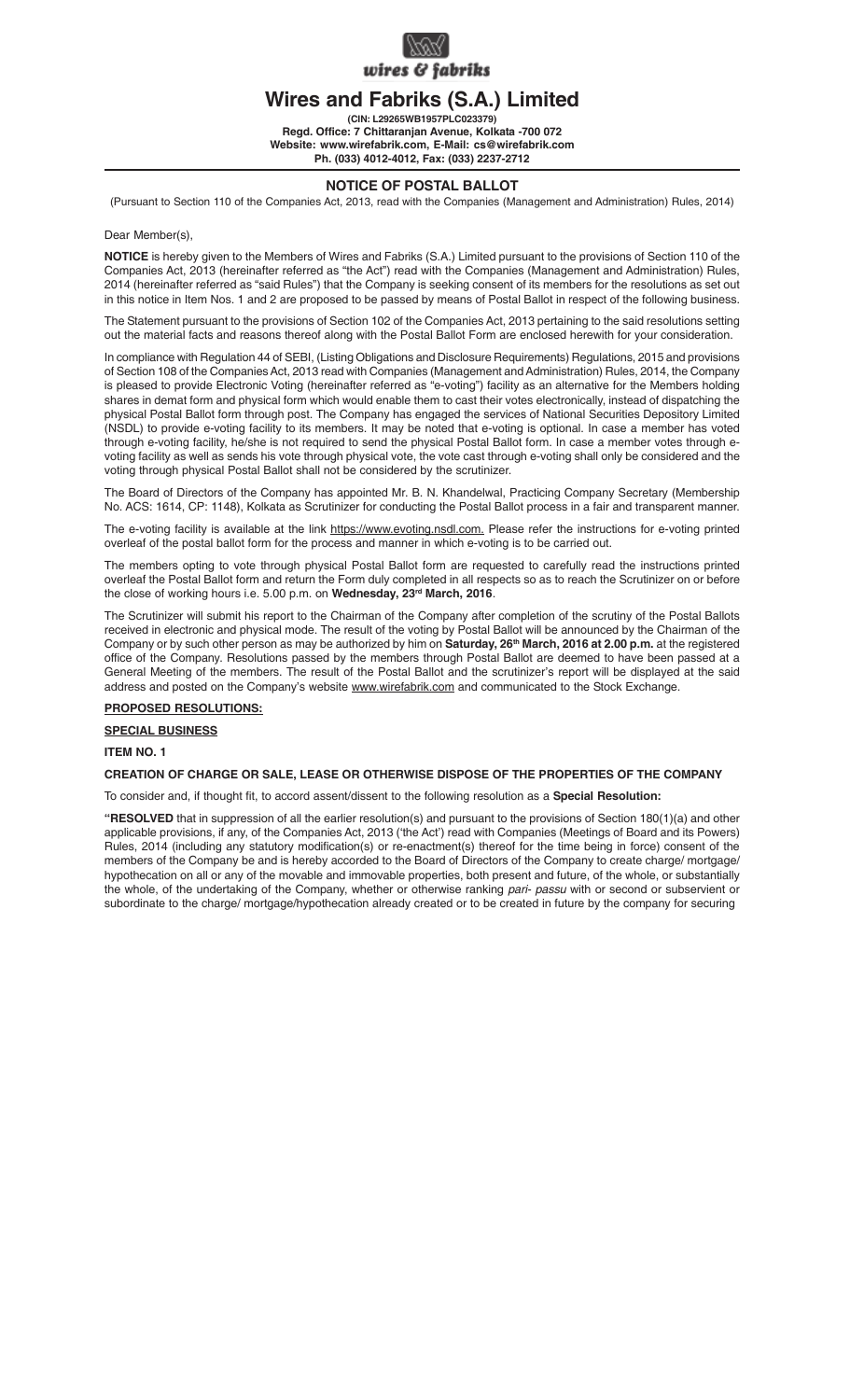

any loans and/or advances and/or guarantees and/ or any financial assistance obtained or may be obtained from financial institution(s), bank(s), financer(s) or supplier(s) and/or any other person(s) or institution(s) or organisation(s) providing finance for purchase of assets/ business of the Company or for working capital or for purchase of specific items of machinery(ies) & equipment(s) under any deferred payment scheme or bills rediscounting scheme or in favour of trustees for debenture holders that may be appointed hereafter or otherwise, as security for the debentures/bonds that may be issued by the Company, with power to take over the management, business and concern thereof in certain events of default, on such terms and conditions and at such times and in such form and manner as the Board of Directors may deem fit, so that the total outstanding amount together with interest thereon and further interest if any costs, charges, expenses, remuneration payable to the trustees and all other monies payable by the Company at any time so secured shall not exceed the limits approved under Section 180 (c) of the Companies Act, 2013, at any point of time and to sale, lease or otherwise dispose of all or any of the movable & immovable properties/assets, both present and future, of the whole, or substantially the whole, of the undertaking of the Company.

"**RESOLVED FURTHER** that for the purpose of giving effect to the aforesaid resolution, the Board/Committee be and is hereby authorised to finalise, settle and execute such documents/ deeds/ writings/ papers/ agreements as may be required and do all such acts, deeds, matters and things, as it may in its absolute discretion deem necessary, proper or desirable and to settle any question, difficulty or doubt that may arise in regard without being required to seek any further consent or approval of the Members or otherwise to the end and intent that the Members shall be deemed to have given their approval hereto expressly by the authority of this resolution."

"**RESOLVED FURTHER** that the Board be and is hereby authorised to delegate all or any of the powers herein conferred to any Committee of Directors, or Managing Director, or any Whole Time Director, or Director or any other officer or officers of the Company to give effect to the aforesaid resolutions.

#### **ITEM NO. 2**

#### **INCREASE IN THE LIMIT TO MAKE LOANS OR INVESTMENTS, GIVE GUARANTEE OR PROVIDE SECURITY OR ACQUIRE SECURITIES.**

To consider and, if thought fit, to accord assent/dissent to the following resolution as a **Special Resolution:**

**"RESOLVED** that in suppression of all the earlier resolution(s) and pursuant to the provisions of Section 186 and other applicable provisions, if any, of the Companies Act, 2013, read with Companies (Meetings of Board and its Powers) Rules, 2014 (including any statutory modification(s) or re-enactment(s) thereof for the time being in force), and in addition to the amount(s) already invested/loan(s) made or guarantee(s)/security(ies) provided by the Company, the consent of the Company be and is hereby accorded to the Board of Directors to invest upto a sum of Rs. 100 Crore (Rupees One Hundred Crore only) by way of any loan to any person(s) or body corporate(s) or by way of any quarantee(s) or security(ies) in connection with a loan to any other body corporate or person or acquire by way of subscription, purchase or otherwise, the securities of any other body corporate, as the Board may think fit, notwithstanding that the aggregate of the investment made by the Company in all bodies corporate together with the proposed investments may exceed the percentage(s) prescribed from time to time by and under the provisions of Section 186 of the Companies Act, 2013 or any amendments or modifications thereof."

"**RESOLVED FURTHER** that for the purpose of giving effect to the aforesaid resolution, the Board/Committee be and is hereby authorised to do all such acts, deeds, document writing, matters and things, as it may in its absolute discretion deem necessary, proper or desirable and to settle any question, difficulty or doubt that may arise in regard without being required to seek any further consent or approval of the Members or otherwise to the end and intent that the Members shall be deemed to have given their approval hereto expressly by the authority of this resolution.'

"**RESOLVED FURTHER** that the Board be and is hereby authorised to delegate all or any of the powers herein conferred to any Committee of Directors, or Managing Director, or any Whole Time Director, or Director or any other officer or officers of the Company to give effect to the aforesaid resolutions."

**Registered Office:** 7, Chittaranjan Avenue, **Amit Dhanuka** and **Amit Dhanuka** and **Amit Dhanuka** and **Amit Dhanuka** and **Amit Dhanuka** 

Kolkata – 700072 *Company Secretary*

**Place: Jaipur** By Order of the Board of Directors<br> **Date: 12<sup>th</sup> February, 2016 Contract Contract Contract Contract Contract Contract Contract Contract Contract Contract Contract Contract Contract Contract Contract Cont Date: 12th February, 2016** For **Wires & Fabriks (S.A.) Limited**

( 2)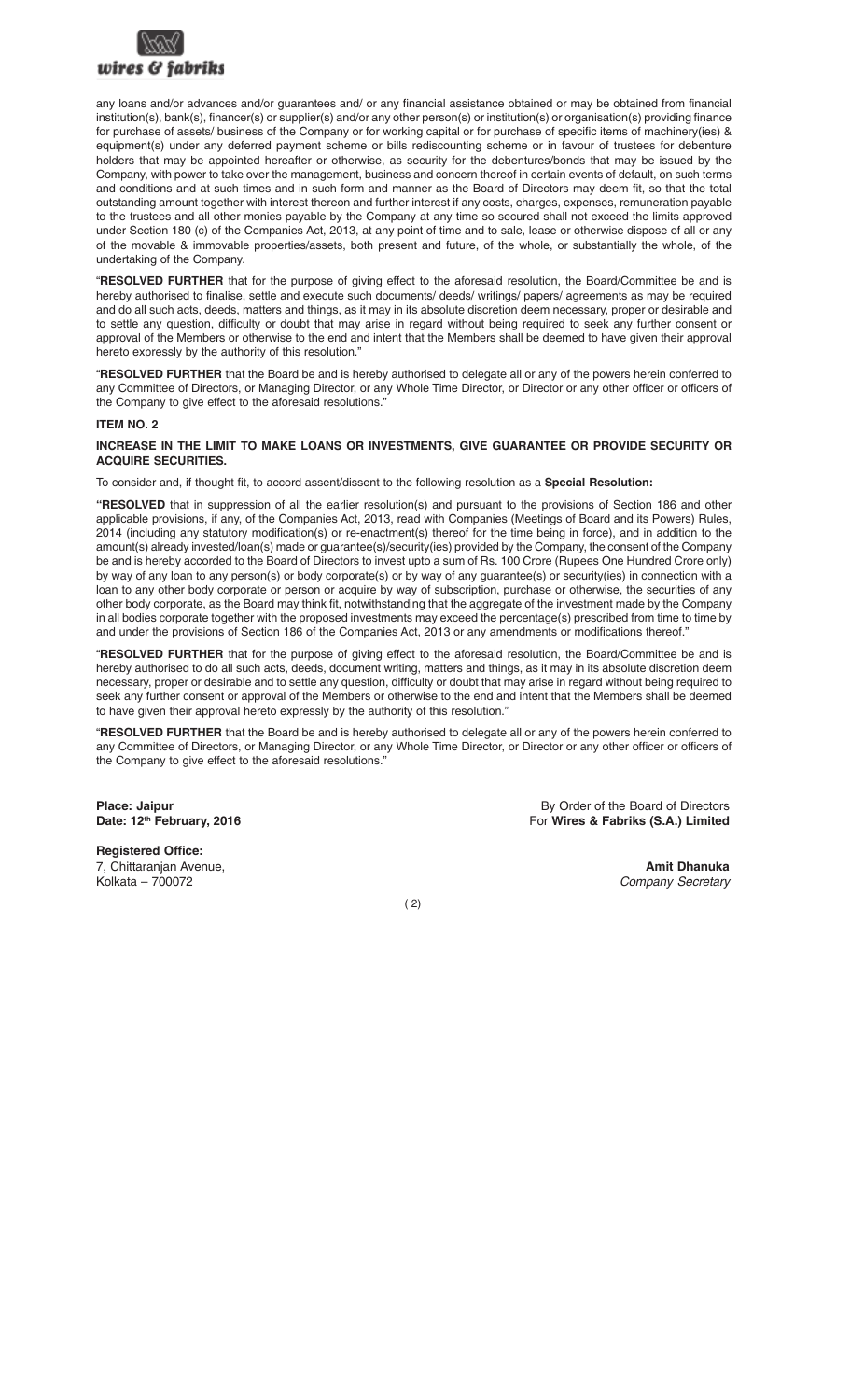

### **Notes :**

- 1. Statement for the proposed Special Resolutions under item no. 1 & 2 pursuant to section 102 of the Companies Act, 2013 read with section 110 of the Companies Act, 2013 setting out material facts are annexed herewith.
- 2. In terms of section 110 of the Companies Act, 2013 read with Rule 22 of the Companies (Management and Administration) Rules, 2014, assent or dissent of the members in respect of the resolutions contained in the postal ballot notice are sought by postal ballot/evoting. It is further brought to your notice that pursuant to Rule 22(12) of the said Rules, postal ballots, giving consent or dissent received after thirty days from the date of dispatch of this notice shall be treated as the reply from the Member has not been received.
- 3. The Notice is being sent to all the Members, whose names appear in the Register of Members/list of Beneficial Owners as received from National Securities Depository Limited (NSDL) / Central Depository Services (India) Limited (CDSL) on **22nd January, 2016.**
- 4. Members who have registered their e-mail IDs with their Depository Participants are being sent Notice of Postal Ballot by email and Members who have not registered their e-mail id will receive Notice of Postal Ballot along with Postal Ballot Form through post.
- 5. A Member desiring to exercise vote by Postal Ballot should complete this Postal Ballot Form and send it to the Scrutinizer in the attached self – addressed postage pre-paid envelope. Since postage is already paid by the Company, the members need not affix the postage stamp. However, envelope containing Postal Ballot Form, if sent by courier or hand delivered at the expense of the Member will also be accepted.
- 6. The resolution(s) will be taken as passed effectively on the date of declaration of the results at the registered office of the Company as well as placed on the Company's website, if the result of the postal ballot indicates that the requisite majority of the Members have assented to the resolution(s).
- 7. A copy of the documents referred to in the Notice and accompanying Statement is open for inspection at the Registered Office of the Company on any working day, except Sundays, between 11 a.m. and 1.00 p.m. upto Wednesday, 23<sup>rd</sup> March, 2016.
- 8. Members who have received Postal Ballot Notice by email and who wish to vote through Physical Postal Ballot Form can seek duplicate Postal Ballot Form from the Registrar & Transfer Agent M/s. ABS Consultants Private Limited, fill in the requisite details and send the same to the Scrutinizer.
- 9. The date of commencement of e-voting is **Tuesday, 23rd February, 2016 at 10.00 a.m.** and the last date for e-voting is **Wednesday, 23rd March, 2016 at 5.00 p.m.** The e-voting module will be disabled for voting thereafter by NSDL.
- 10. Any query / grievances connected with the voting by Postal Ballot including voting by electronic means may be addressed to the Company Secretary, Wires & Fabriks (S.A.) Limited, 7, Chittaranjan Avenue, Kolkata-700072 or at 033-4012 4012 or at cs@wirefabrik.com
- 11. The instructions for e-voting are as under:
- In case a Member receives an email from NSDL [for members whose email IDs are registered with the Company/Depository Participants(s)]:
	- (i) Open email and open PDF file viz; "Wires & Fabriks remote e-Voting.pdf" with your Client ID or Folio No. as password. The said PDF file contains your user ID and password/PIN for e-voting. Please note that the password is an initial password.
	- (ii) Launch internet browser by typing the following URL: https://www.evoting.nsdl.com
	- (iii) Click on Shareholder Login
	- (iv) Put user ID and password as initial password/PIN noted in step (i) above. Click Login.
	- (v) Password change menu appears. Change the password/PIN with new password of your choice with minimum 8 digits/ characters or combination thereof. Note new password. It is strongly recommended not to share your password with any other person and take utmost care to keep your password confidential.
	- (vi) Home page of e-voting opens. Click on remote e-Voting: Active Voting Cycles.
	- (vii) Select "EVEN" of Wires & Fabriks (S.A.) Limited.
	- (viii) Now you are ready for remote e-voting as Cast Vote page opens.
	- (ix) Cast your vote by selecting appropriate option and click on "Submit" and also "Confirm" when prompted.
	- (x) Upon confirmation, the message "Vote cast successfully" will be displayed.
	- (xi) Once you have voted on the resolution, you will not be allowed to modify your vote.
	- (xii) Institutional shareholders (i.e. other than individuals, HUF, NRI etc.) are required to send scanned copy (PDF/JPG Format) of the relevant Board Resolution/ Authority letter etc. together with attested specimen signature of the duly authorized signatory(ies) who are authorized to vote, to the Scrutinizer through e-mail to scrutinizer@ wirefabrik.com with a copy marked to evoting@nsdl.co.in

( 3 )